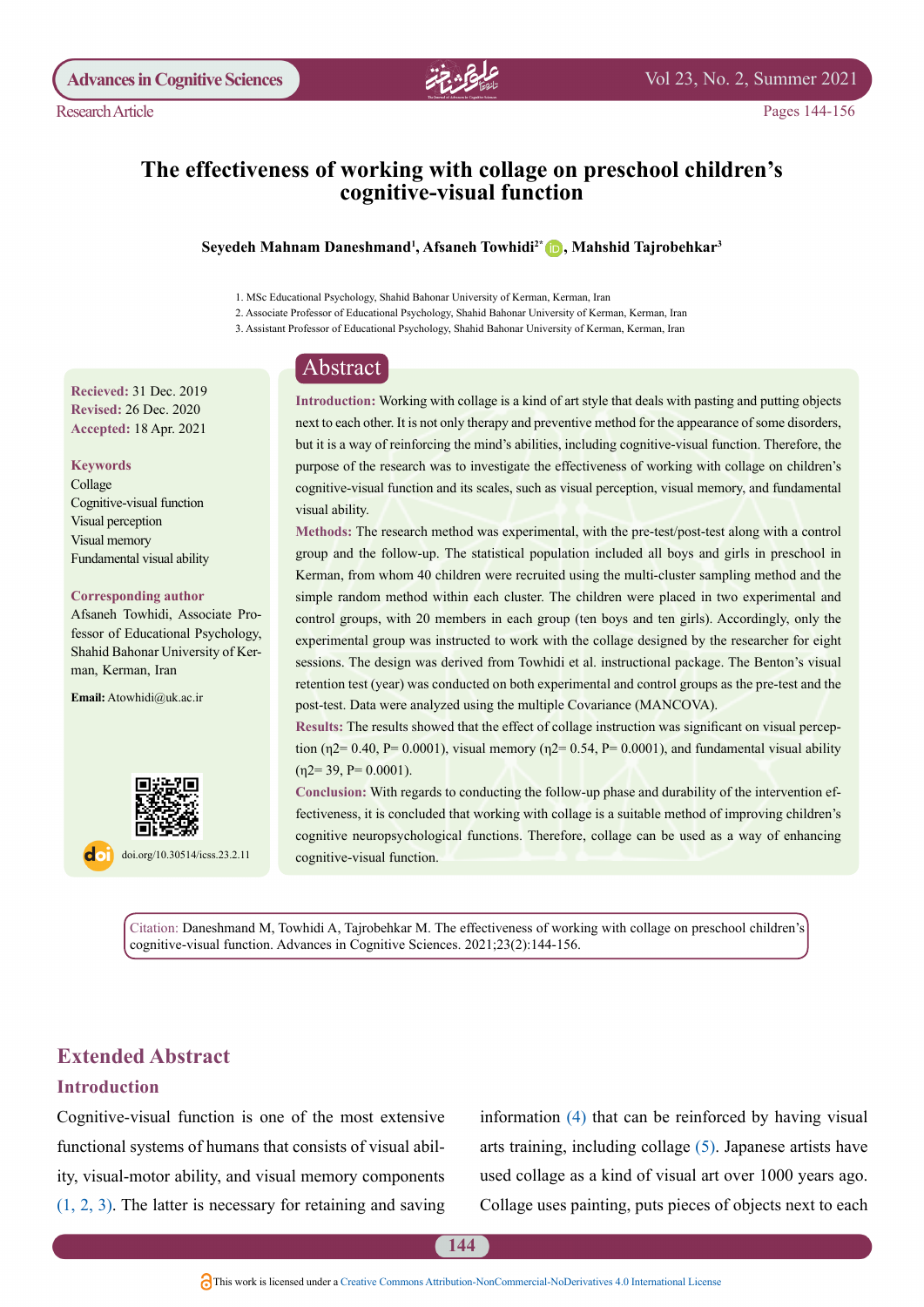other on a flat or a relief surface to picture phenomena  $(6, 6)$  $(6, 6)$  $(6, 6)$ tion, but as a kind of artwork, collage enhances the spatial ness of working with collage on cognitive-visual func- $(7, 8)$ . No research was explicitly found on the effectivesual perception  $(9)$ . Essentially, art effectively enhanced perception and improves visual perception and motor vicognitive-visual components, and painting training also scalculia students  $(10)$ . Folklore/native games improved improved visual perception and visual memory of dydren's motor visual perception  $(13, 14)$  $(13, 14)$  $(13, 14)$ . Thus, seeing the ing with sands helped to developmentally disabled chilthe motor visual perception of preschoolers  $(11)$  $(11)$  $(11)$ . Playcollage as an artwork, the purpose of the research was to investigate the effectiveness of working with collage on preschooler's whole cognitive-visual function and its components (visual perception, visual memory, and fun-<br>damental-visual ability).

#### **Methods**

The research method was experimental, with the pretest low-up. The statistical population was all boys and girls of pre-test /post-test along with a control group and the fol-103 kindergartens in the city of Kerman. The sample size pling method and the simple random method within each was 40 preschoolers recruited using the multi-cluster samcluster. The children were placed in two experimental and control groups, with 20 members in each group (ten boys and ten girls). The eligibility criteria for participating in the experiment were being a preschooler  $(4-5$  years old), having physical sanity, having no learning disabilities, and having no retardation. The exclusion criteria of the experiment were having even one session of absence or parents not having any disposition towards collaboration ing used Towhidi et al. instructional package of working in conducting the experiment. The eight sessions of trainwith collage only to children in the experimental group  $(7)$  $(7)$  $(7)$ , and the first author conducted the content.

Benton's visual retention test was applied to assess the structed by Benton Sivan in 1945 and was revised in ception (fundamental visual ability). This test was convisual perception, visual memory, and motor visual per-1992. It is a clinical tool that was specifically designed for children and adults. It consists of three C, D, and  $E$ parallel forms. Each form has ten cards, and each card has one or a number of geometrical figures with four tion and memory. Based on the test, the required time ways of administering the test in order to assess percepto conduct the test is five to 10 minutes. The number of correct rearrangements (correct drawings) for each card is assessed and counted as a whole or a null to score the test. For each correct drawing, one point is given, and for each incorrect drawing, a zero is allocated. The validity of the test is high, and the reliability of the test using the search, the internal validity using Cronbach's Alpha was test-retest is reported to be  $0.78$  (15). In the present reestimated to be .74. Using the test-retest, the reliability ception  $0.81$ , visual memory  $0.73$ , and the fundamental was reported to be for the whole tool  $0.70$ , visual pervisual ability 0.67.

Data were analyzed using descriptive statistics such as mean and standard deviation and inferential statistics such as the multiple Covariance (MANCOVA).

### **Results**

piro-Wilk), the homogeneity of the variance-covariance Conducting tests revealed that the data were normal (Shamatrix was met  $(Box's M)$ , homogeneity of the error of the variances of the dependent variables between groups were met (Levene). As a result, there were differences between the experimental and the control groups, at least in one of the components of the cognitive visual function (Pillai, Wilks' lambda, and Hotelling).

After removing the effect of the pre-test, there is a dif-<br>ference among the scores of the post-tests of the scales: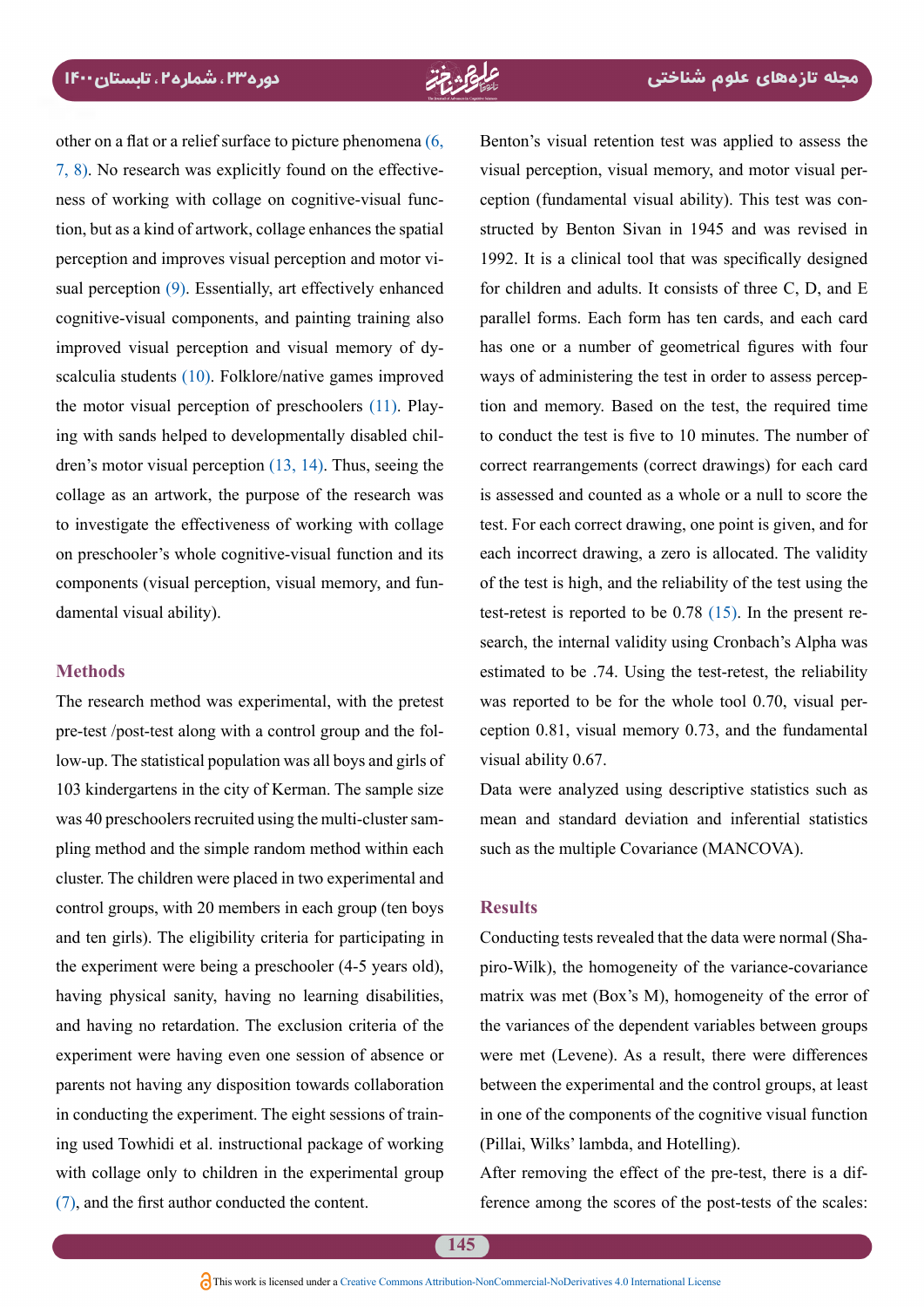Visual perception  $(p2=0.40, P=0.0001, F33.1, 1=28.21)$ , visual memory  $(n2=0.54, P=0.0001, F33.1, 1=38.12)$ , and the fundamental visual ability ( $\eta$ 2=0.39, P=0.0001,  $F33.1,1=21.66$ ) meaning that working with collage has caused a significant enhancement in components of the low-up phase, after removing the effect of the pre-test, cognitive-visual function in the post phase. In the folthere is a significant difference between scores of the post-tests of the scales: Visual perception  $(n2=0.41, ...)$  $P=0.0001$ , F33.1,1=18.35), visual memory (n2=0.36, ity  $(n2=0.18, P=0.0001, F33.1,1=7.56)$  meaning that  $P=0.0001$ , F33.1,1=22.79). The fundamental visual abilworking with collage had its effect in the follow-up phase as well, and it has caused an enhancement in the cogni-<br>tive-visual function components.

The difference between the means of the pre-test and al function is significant, and after working with collage the post-test in three components of the cognitive-visumance in comparison to the control group in the post-test. the experimental group significantly had a better perfor-The difference between the means in follow-up/post-test shows that working with collage has a significant effect mental group in comparison to the control group. Thus, on cognitive-visual function components of the experithe group that had training (in comparison with the group hancement in the cognitive-visual-function components. that did not receive any training) had a significant en-

### **Conclusion**

nitive-visual function and its scales. This finding is in fectiveness of working with collage on children's cog-The purpose of the research was to investigate the ef-adam, Estaki et al. (10), Hamidian Jahromi et al. [\(11\)](#page-11-10), concordance with findings of Karami et al.  $(8)$ , Mogh-Nesai Moghadam et al.  $(12)$ , Mcmanus et al.  $(13)$ , and Alders  $(14)$ . These findings are explained by the facts that performing artworks causes the enhancement in the efficiency of the right brain, resulting in improved brain ity and reinforces it  $(10)$  $(10)$  $(10)$ . Working with collage speeds up functions, and working with collage develops visual abileyes' movements and fingers and their synchronizations with each other, as well as synchronizations of small mussels with one another: it enhances attention and focus  $(13)$ , and reinforces visual memory  $(15)$  $(15)$ .

The current research implies that working with collage is a safe method for nurturing children's mental abilities; it can od. The main problem was the lack of studies on this issue: be recognized as an academic, training, and clinical meththe research was limited to 4–5-year-old children, as well as was conducted in Kerman. It is suggested that similar studies be conducted with more extended sample sizes, more sessions, different age groups, and in different cities.

#### **Ethical Considerations**

#### **Compliance with ethical guidelines**

Before conducting the research, an ethical code of E.A.98.10.08.01 from the university was received. An assurance was given to parents, children, and educators that the gathered information would remain confidential. The parents' consent for their children's participation was necessary and they were reminded that they could prevent their children's participation in the experiment whenever they wished.

#### **contributions' Authors**

The research is derived from the student's (first author) master's thesis. In addition, the instructional package was signed with Ghorbi and Pouyamanesh's collaborations. derived from Towhidi's, one of the previous studies de-The student instructed the sessions. Since the beginning of writing the proposal, research conduct, writing the vision of the student's first and second advisors (second whole thesis, and at last, the article was under the superand third authors).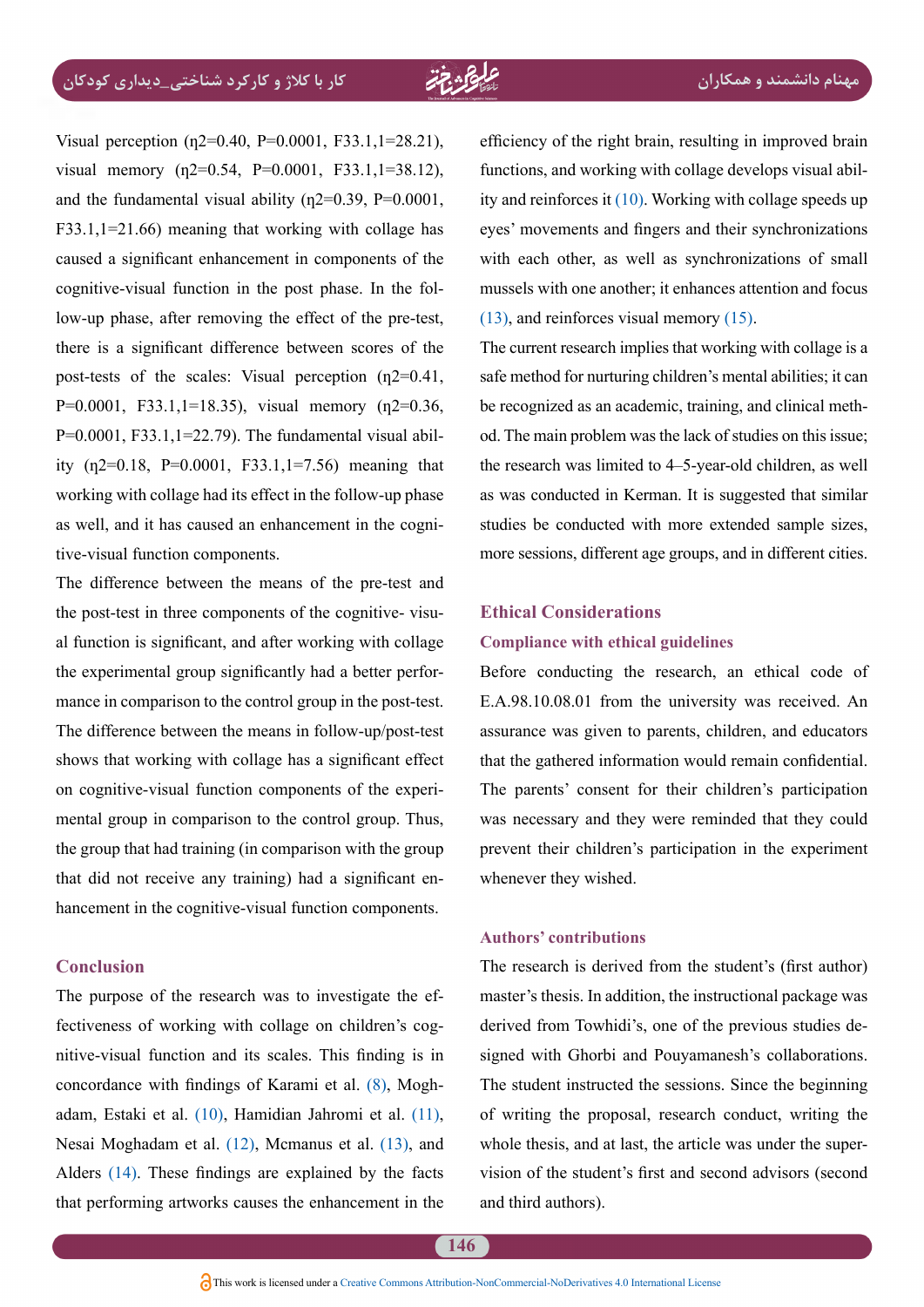#### **Funding**

The research did not receive any support funds from any institution.

### **Acknowledgments**

nel of the Kerman's office of education, the personnel of Sincerely and heartedly, we appreciate educators, personthe kindergartens, parents, and specifically the children who all together helped this research flourish.

### **Conflict of interest**

There is no conflict of interest in terms of the research, authorship, and or publication.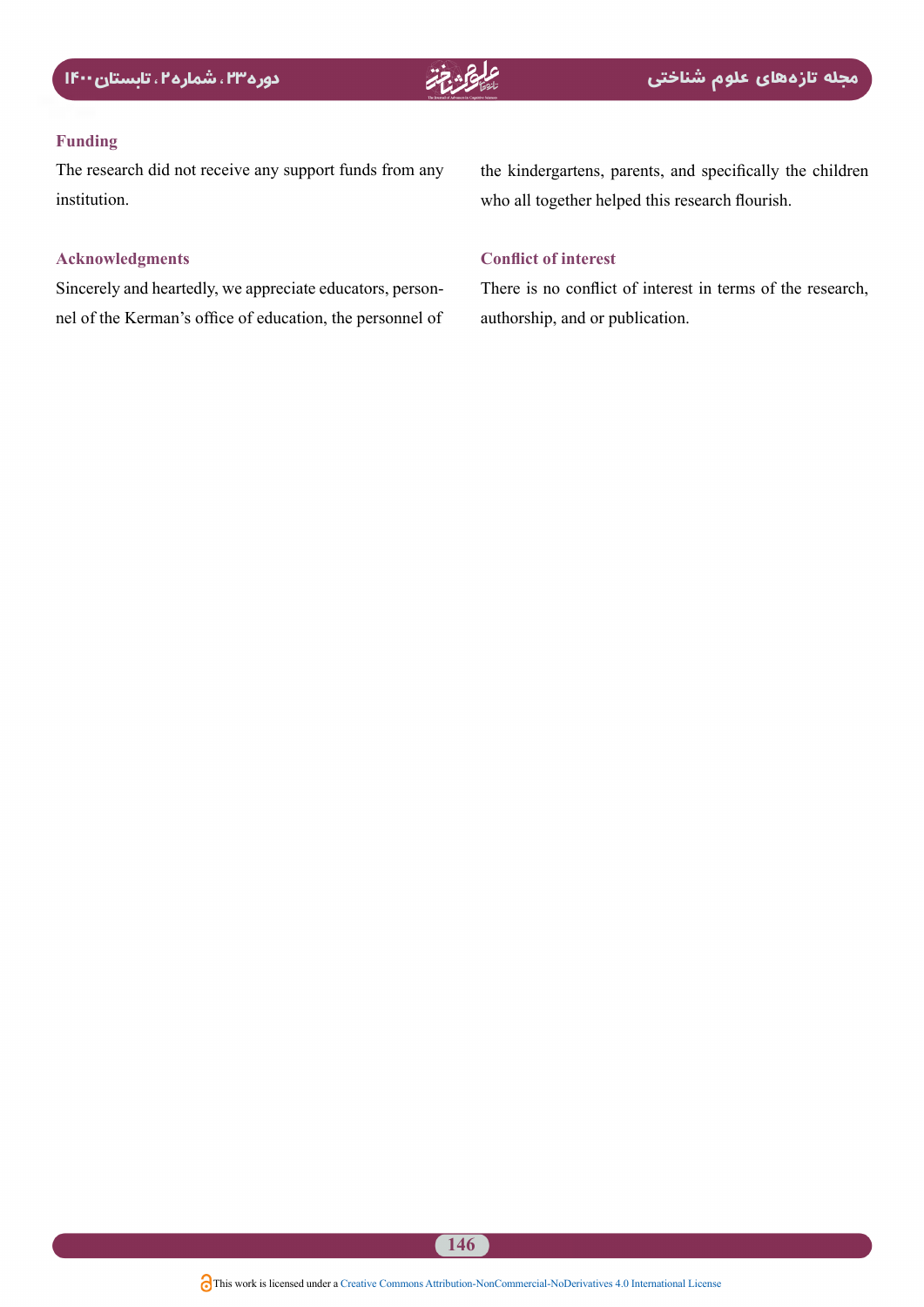مقاله پژوهشی



## **اثربخشی کار با کالژ بر کارکرد شناختی**\_**دیداری کودکان پیش دبستانی**

#### سیده مهنام دانشمند<sup>י</sup>، افسانه توحیدی<sup>۲</sup>۰ ما ، مهشید تجربه کار <sup>۳</sup>

.1 کارشناس ارشد روانشناسی تربیتی، دانشگاه شهید باهنر کرمان، کرمان، ایران .2 دانشیار روانشناسی تربیتی، دانشگاه شهید باهنر کرمان، کرمان، ایران .3 استادیار روانشناسی تربیتی، دانشگاه شهید باهنر کرمان، کرمان، ایران

## چکیده

**مقدمه:** کار با کالژ یک نوع سبک هنری است که با چسباندن و کنار هم چیدن اشیاء مختلف سر و کار دارد. این روش نه تنها روشی درمانی و پیشگیرانه از بروز برخی از اختالالت روانی است، بلکه روشی جهت تقویت تواناییهای مغزی از جمله کارکرد شناختی\_دیداری است. هدف پژوهش، بررسی اثربخشی کار با کالژ بر کارکرد شناختی\_دیداری کودکان و مقیاسهای آن نظیر ادراک بینایی، حافظه بینایی، توانایی بنیادی بینایی بود.

**روش کار:** روش پژوهش آزمایشی، از نوع پیشآزمون، پسآزمون به همراه گروه کنترل و مرحله پیگیری بود. جامعه پژوهش تمامی کودکان دختر و پسر پیشدبستانی شهر کرمان بودند که از میان آنها 40 نفر به روش نمونهگیری خوشهای چند مرحلهای به روش تصادفی ساده انتخاب و در دو گروه 20 نفری آزمایش )10 دختر و 10 پسر( و کنترل )10 دختر و <mark>۱۰ پسر)، جایگزین شدند. گروه آزمایش به مدت هشت جلسه تحت آموزش کلاژ طراحی شده توسط پژوهشگر (با اقتباس</mark> از بسته آموزشی توحیدی و همکاران) قرار گرفتند. روی هر دو گروه آزمایش و کنترل آزمون نگهداشت دیداری Benton به عنوان پیشآزمون و پسآزمون اجرا شد. دادهها با استفاده کوواریانس چندمتغیری تحلیل شدند. **یافته ها:** یافتهها نشان داد که تاثیر آموزش کالژ بر مؤلفههای کارکرد شناختی\_دیداری در سه مقیاس ادراک بینایی )0/0001=P 40،=2η)، حافظه بینایی )0/0001=P 54،=2η )و توانایی بنیادی بینایی )0/0001=P 39،=2η )معنادار بود. **نتیجهگیری:** به ویژه با توجه به انجام مرحله پیگیری و ماندگاری اثربخشی مداخله، نتیجه گرفته میشود که کار با کالژ

روشی مناسب جهت بهبود کارکرد شناختی\_دیداری کودکان است و از کالژ میتوان به عنوان روشی در جهت افزایش

**دریافت: 1398/10/10 اصالح نهایی: 1399/10/06 پذیرش: 1400/01/29**

> **واژه های کلیدی** کالژ کارکرد شناختی\_دیداری ادراک بینایی حافظه بینایی توانایی بنیادی بینایی

### **نویسنده مسئول**

**مقدمه**

افسانه توحیدی، دانشیار روانشناسی تربیتی، دانشگاه شهید باهنر کرمان، کرمان، ایران

**ایمیل:** ir.ac.uk@Atowhidi



کارکرد شناختی\_دیداری، یکی از گستردهترین نظامهای کارکردی انسان و توانایی بینایی نظامی غالب در درک جهان خارج محسوب میشود. ادراک دیداری عنصر کارکرد شناختی\_دیداری است که در نتیجه شناخت محرک بینایی ایجاد میشود و اگر دچار اشکال شود، عملکرد فرد در فعالیتهای روزانه مختل میشود )[1](#page-11-0)(. توانایی بینایی\_ حرکتی، عنصر دوم کارکرد شناختی\_دیداری، نقش مهمی در روابط

فضایی و مکانی اشیا، تمیز دیداری، بازشناسی شیء و هماهنگی حرکات چشم و دست دارد )،[2](#page-11-1) [3\(](#page-11-2). عنصر سوم کارکرد شناختی\_دیداری، حافظه دیداری، برای نگهداری و ثبت اطلاعات لازم است (۴) و یکی از راههای تقویت حافظه دیداری، آموزش و استفاده از هنرهای تجسمی از جمله  $\Delta$ کلاژ (Collage) است (۵).

کالژ پدیده جدیدی نیست. بیش از 1000 سال پیش هنرمندان ژاپنی

تواناییهای شناختی آنها استفاده کرد.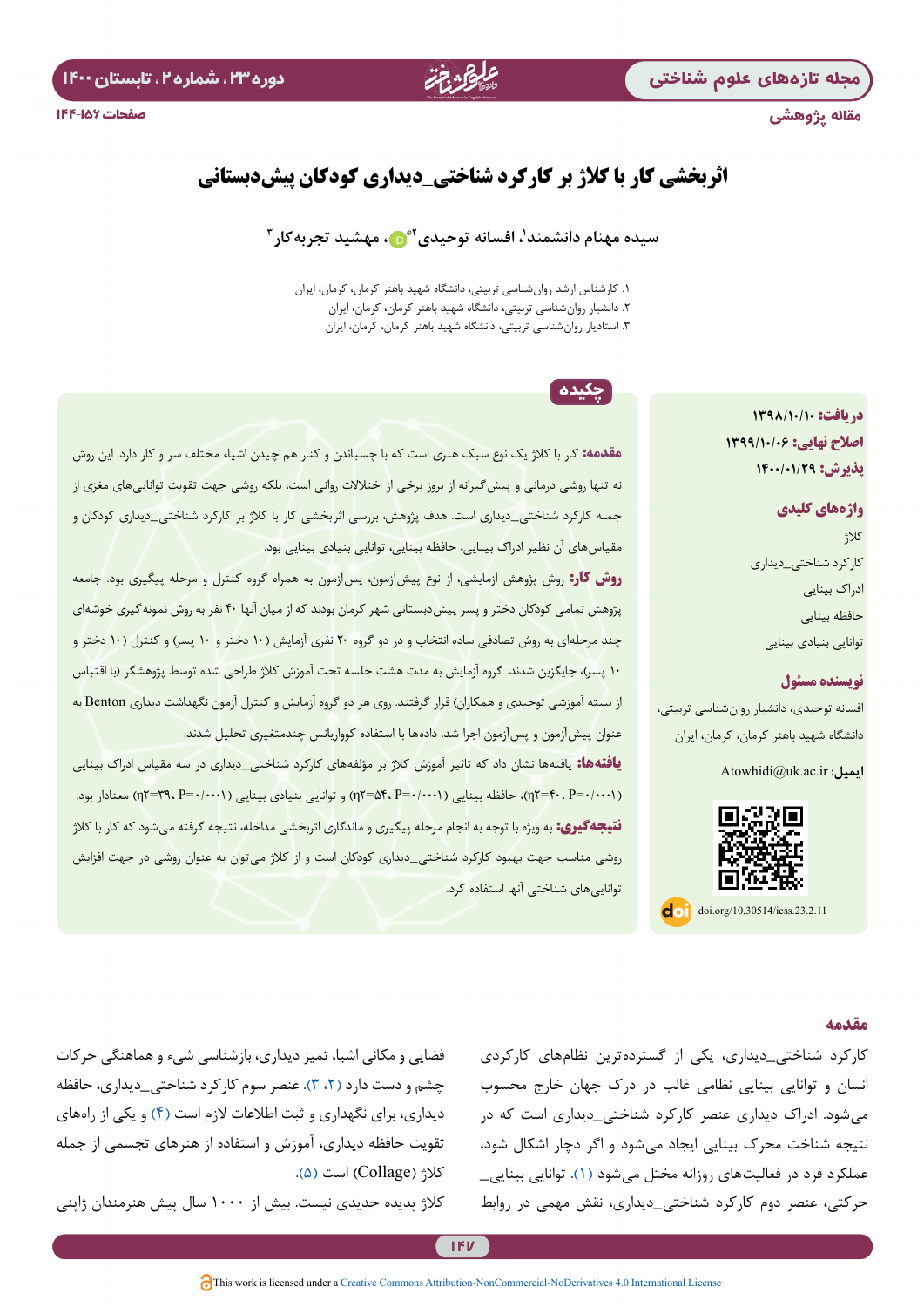آن را استفاده میکردند. کالژ استفاده از نقاشی، قطعات، و چسباندن مواد مختلف در سطحی مسطح یا برجسته جهت تصویرسازی پدیدهها است. به عبارتی کالژ بازتاب شیوهای است که انسان اشیاء را نه از طریق معنای درونی آنها، بلکه از طریق درک نحوه ارتباط آنها با هم تجربه می کند (۶، ۷). کلاژ نوعی هنر تجسمی است که با آن می توان اطلاعات مناسبی درباره تواناییهای ذهنی، ویژگیهای عاطفی، احساسها، فشارها و تمایلات درونی کودکان کسب کرد (۸) و یکی از کاربردهای آن بهبود کارکرد شناختی\_دیداری از طریق تقویت نیمکره راست و چپ مغز است که سبب افزایش ادراک و حافظه دیداری کودکان دارای نانوانیهای یادگیری میشود )[9\(](#page-11-8). کالژ موجب افزایش ادراک فضایی، بهبود هر دو حافظه دیداری و ادراک دیداری\_حرکتی میگردد [\)10](#page-11-9)(. برای نمونه یکی از مشکالت اصلی کودکان دارای اختالل نوشتن، اشکال در حافظه دیداری آنها است. حافظه دیداری یعنی این که کودک بتواند شکل درست حروف کلمه مورد نظر را به خاطر بسپارد و بنویسد [\)11](#page-11-10)(. مهارتهای غیرکالمی همان یکپارچگی بینایی\_حرکتی و هماهنگی چشم و دست است. چون اساس آزمون نگهداشت دیداری Benton سنجش مشکالت ادراک دیداری و ادراک دیداری حرکتی )توانایی بنیادی بینایی) است، کودکان دارای اختلال یادگیری غیرکلامی و دارای مشکل در برقراری ارتباط، عالوه بر ضعف در داشتن مهارتهای غیر کالمی، در ادراک دیداری\_حرکتی خود نیز دچار مشکل هستند. [\)12](#page-11-14)(. یکی از راههای افزایش هماهنگی چشم و دست و بهبود حافظه دیداری و حرکات ظریف استفاده از روش کالژ به عنوان یک هنر تجسمی است (١٣).

در مورد اثربخشی خاص کالژ پژوهشهایی که خاص کالژ را ذکر کرده باشند، دیده نشده است ولی به عنوان یک کار هنری میتوان به اثربخشی کالژ نگاه کرد. بنابراین، از آنجا که تاکنون، هیچ یک از پژوهشها جداگانه و خاص اثربخشی کار با کالژ را بر کارکردهای شناختی\_دیداری، چه بزرگساالن و چه کودکان، مورد بررسی قرار ندادهاند به ناچار به آنچه یافت شده است، اشاره میشود. به طور مثال، یافتههای پژوهشی داللت بر این دارند که هنر بر بهبود مؤلفههای کارکردهای شناختی\_دیداری اثربخش است. برای مثال در پژوهشی به این نتیجه دست یافتند که آموزش نقاشی در بهبود ادراک دیداری و حافظه دیداری دانشآموزان دچار اختالل یادگیری ریاضی نقش دارد )[14\(](#page-11-12). نتایج پژوهشی نشان داد که بازيهاي بومی/محلی ادراك بصری\_حرکتی دانشآموزان پیشدبستانی و سال اول دبستان کمتوان ذهنی را افزایش میدهد [\)15\(](#page-11-13). نتایج پژوهشی در مورد شنبازی دال بر افزایش رشد ادراک حرکتی\_بینایی كودكان ناتوان ذهني بود )16(.

فعالیتهای هنری سبب بهبود ادراک دیداری\_حرکتی و حافظه دیداری آنها میشود [\)17\(](#page-11-15).

مشخص است که در حوزه کارکرد شناختی\_دیداری هر گونه مشکل و اختالل در حافظه دیداری و ادراک دیداری کودکان سبب بروز مشکالتی نظیر اختالل یادگیری در سنین مدرسه میشود و همچنین اختالل در توان بنیادی دیداری باعث ناهماهنگی حرکات چشم و دست و اختالل نوشتن میگردد )[17](#page-11-15)(. هنرهای تجسمی با تقویت نیمکره راست و چپ و تقویت حرکات چشم و دست، سبب بهبود این مهارتهای شناختی\_دیداری به ویژه ادراک دیداری میشوند (۸، ۱۴، [18\(](#page-11-16). بنابراین، باید پژوهشی انجام شود تا تأثیر کالژ بر کارکرد شناخت\_ دیداری کودکان نشان دهد تا از نتایج آن بتوان در جهت بهبود نظام آموزشی، بهره برد. در نهایت این سؤال مطرح میشود که آیا کار با کالژ بر کارکرد شناختی\_دیداری کودکان، اثر دارد؟. بر این مبنا، هدف اصلی پژوهش بررسی اثربخشی کار با کالژ بر کل کارکرد شناختی\_دیداری و مؤلفههای آن (ادراک بینایی، حافظه بینایی، توانایی بنیادی بینایی) کودکان سنین پیشدبستانی بود.

## **روش کار**

پژوهش حاضر آزمایشی، از نوع پیشآزمون، پسآزمون به همراه گروه کنترل بود. جامعه پژوهش را تمامی کودکان دختر و پسر پیشدبستانی که در 103 مهدکودک شهر کرمان در سال تحصیلی 1397-98 مشغول به یادگیری بودند، تشکیل دادند. جهت انتخاب نمونه، مشارکتکنندگان به روش نمونهگیری خوشهای چند مرحلهای انتخاب شدند، درون هر خوشه و آخرین خوشه از روش نمونهگیری تصادفی ساده استفاده شد. نمونه مورد بررسی، دربرگیرنده 40 کودک در رده سنی چهار تا پنج سال بودند که در دو گروه آزمایش و کنترل، هر گروه 20 نفر )10 دختر و 10 پسر( قرار گرفتند. گروه پسران دارای میانگین سنی 4/90 سال با انحراف معیار 0/45 و گروه دختران دارای میانگین سنی 4/11 سال با انحراف معیار ،0/84 و میانگین کلی 4/10 سال با انحراف معیار 0/80 بودند. مالکهای ورود شامل: داشتن سن پیشدبستانی )4 تا 5 سال(، برخورداری از سالمت جسمی، نداشتن هر گونه اختالل یادگیری، و نداشتن هر نوع عقبماندگی ذهنی بود. مالکهای خروج از آزمایش داشتن حتی یک جلسه غیبت، نداشتن تمایل به همکاری توسط والدین بود. پس از هماهنگی با مسئوالن آموزش و پرورش و مدیر مهد کودک، و جلب رضایت والدین و مربیان مهد، آموزش به مدت هشت جلسه با استفاده از بسته آموزشی کار با کالژ شروع شد. این بسته با اقتباس از بسته آموزشی توحیدی و همکاران )[7](#page-11-6)( تدوین و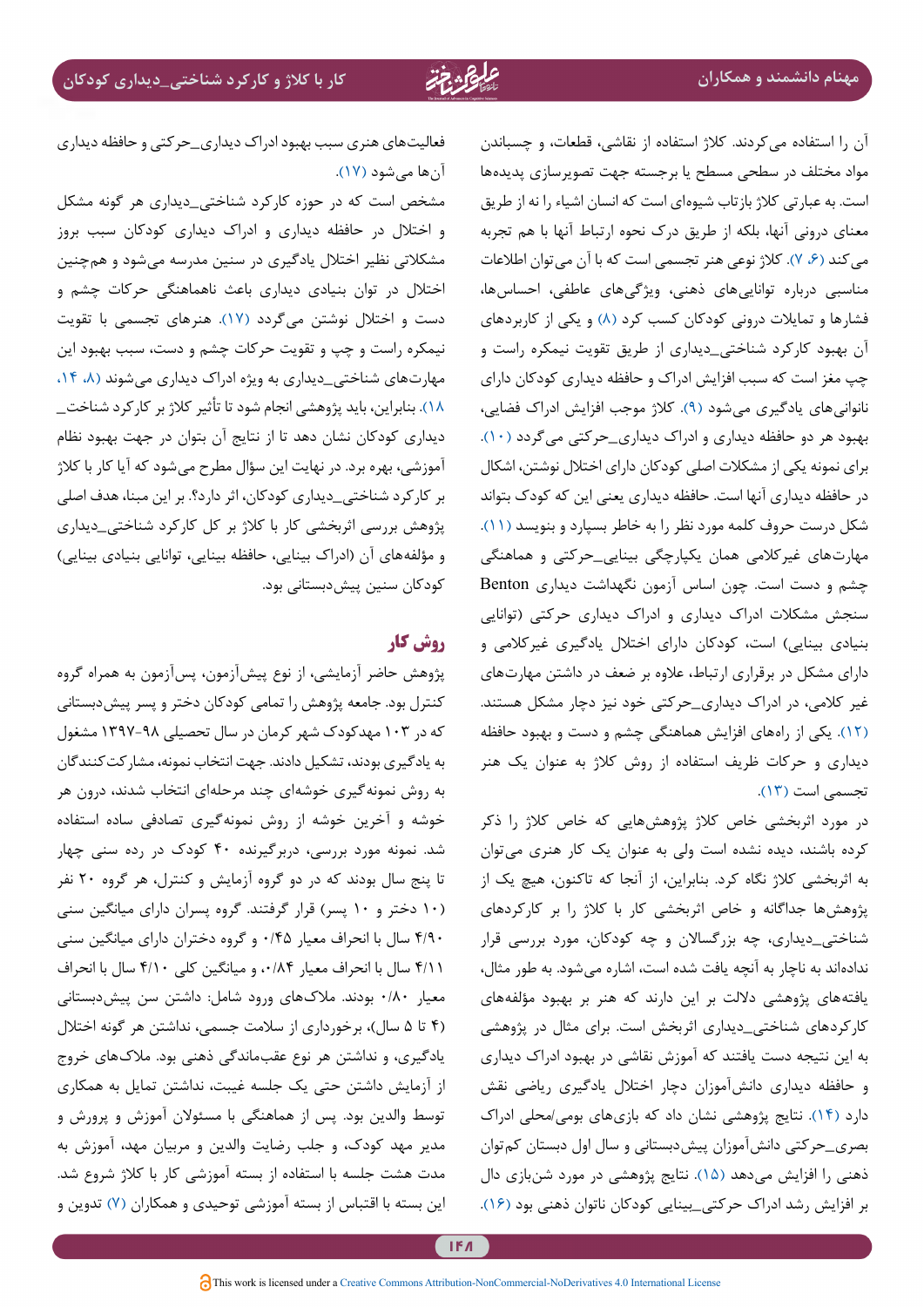<span id="page-6-0"></span>توسط پژوهشگر اجرا شد. پیش از اجرا از بخش روانشناسی دانشگاه کد اخالق .98.10.08.01A.E دریافت شد. به والدین، کودکان، و مسئوالن اطمینان داده شد که اطالعات گردآوری شده محرمانه خواهد ماند و

رضایت آنها در مشارکت فرزندانشان شرط الزم است و یادآوری شد که هر زمان تمایل داشتند، میتوانند مشارکت در آزمایش را خاتمه دهند. خالصه جلسات کار با کالژ در [جدول](#page-6-0) ،[1](#page-6-0) ارائه شده است.

| جلسه | موضوع                         | مواد و مصالح                                                                                               |  |  |  |  |  |  |
|------|-------------------------------|------------------------------------------------------------------------------------------------------------|--|--|--|--|--|--|
|      |                               | تبدیل دایره به شکل حیوان یا میوه   چشم عروسک، روبان رنگی، مقوا سفید، کاموا، کاغذ رنگی، چسب، قیچی، پولک     |  |  |  |  |  |  |
|      | ۲ دریا                        | نمد رنگی، ماکارونی شکل صدف، نی، مقوا رنگی، مقوا سفید، کاموا، چسب و قیچی                                    |  |  |  |  |  |  |
|      | ۳ روز برفی                    | مقوا سفید، مقوا رنگی، پنبه، چشم عروسک، چوب نازک درخت، دکمه، کاموا، روبان، قیچی، چسب                        |  |  |  |  |  |  |
|      | ۴  جنگل                       | سیخ چوبی، نمدرنگی، مقوا سفید، پولک، گل برگ، کاغذ رنگی، نگین شکل گل، قیچی، چسب                              |  |  |  |  |  |  |
|      | ۵ حیوانات                     | مقوا سفید، ماژیک، کاغذ رنگی، پولک، نگین رنگی، روبان، در بطری، کاموا، نمد، پنبه رنگی، قیچی، چسب             |  |  |  |  |  |  |
|      | ۶   منظره (خانه، گل، درخت و…) | مقوا سفید، نی، روبان، کاغذ رنگی، در بطری، دکمه، چوب بستنی، نخ بادکنک، پاک کن، نگین شکل گل، مداد، قیچی، چسب |  |  |  |  |  |  |
|      | ۷ آدمک                        | چشم عروسک، لوبیا، پنبه رنگی، کاموا، مقوا رنگی، کاسه یکبار مصرف قیچی، چسب                                   |  |  |  |  |  |  |
|      | ۸   سبد میوه                  | دکمه، کاغذ رنگی، مداد، پاک کن، نخ بادکنک، چوب بستنی، برگ گل، مقوا سفید قیچی، چسب                           |  |  |  |  |  |  |
|      |                               |                                                                                                            |  |  |  |  |  |  |

جدول .1 خالصه جلسات آموزش کار با کالژ

برای سنجش ادراک دیداری، حافظه دیداری و ادراک دیداری\_حرکتی (توانایی بنیادی\_بینایی) کودکان از آزمون نگهداشت دیداری Benton (Benton visual retention test) استفاده شد. این آزمون در سال 1945 توسط Sivan Benton ابداع و سپس در سال 1992 مورد تجدیدنظر قرار گرفت. این آزمون ابزاری پژوهشی\_بالینی است که مخصوص کودکان و بزرگساالن طراحی شده است و دربرگیرنده سه فرم موازی D، C و E است. هر فرم 10 عدد کارت و هر کارت یک یا چند شکل هندسی با چهار روش اجرای متفاوت ارزیابی ادارک و حافظه دارد. زمان لازم اجرای آزمون با توجه به نوع روش به کار گرفته شده، بین 5 تا 10 دقیقه است. کارت A به مدت 10 ثانیه به کودک نشان داده میشود و بالفاصله کودک با به کارگیری حافظه خود طرح کارت را بازسازی میکند. کارت B پنج ثانیه نمایش داده میشود و بالفاصله کودک باید با استفاده از حافظه، طرح را بازسازی کند. کارت C در مقابل کودک قرار میگیرد و او باید آن کپی را کند. کارت D 10 ثانیه نمایش داده میشود و بعد از 15 ثانیه وقفه، کودک به کمک حافظه طرح را بازسازی میکند [\)19\(](#page-11-17). نمرهگذاری این آزمون دو صورت است: 1( شمارش تعداد بازسازیهای درست )ترسیمهای صحیح) که طبق آن هر طرح کارت به صورت همه یا هیچ سنجیده میشود و به هر طرح درست یک نمره و به هر طرح نادرست نمره صفر

)0( تعلق و جمع نمرات بین صفر تا 10 قرار میگیرد 2( نمرهگذاری بر اساس شمارش تعداد اشتباهات و خطاهایی که ممکن است رخ دهد در شش طبقه خطای مقیاس )تغییر شکل یا تحریف، درجاماندگی، حذف، چرخش، جایگذاری غلط و خطای مربوط به اندازه مشخص( گروهبندی شدهاند. هر کدام از طبقات دربرگیرنده تعدادی خطاهای اختصاصی است که حداکثر نمره خطا ۲۴ است (۲۰، ۲۱). روایی آزمون مطلوب و پایایی ابزار به روش آزمون\_بازآزمایی 0/78 یعنی نسبتا خوب گزارش شده است (۲۲). در پژوهش حاضر از فرم C آزمون و با توجه به هدف پژوهش از روش اجرا A برای بررسی حافظه دیداری و از روش اجرا C جهت بررسی ادراک دیداری و ادراک دیداری\_حرکتی )توانایی بنیادی\_بینایی( و از روش نمرهگذاری شمارش تعداد بازسازیهای درست استفاده شده است. در پژوهش حاضر، همسانی درونی به روش آلفای کرونباخ 0/74 به دست آمد یعنی ابزار دارای روایی مطلوبی است. پایایی در فاصله يك ماه، به روش آزمون\_بازآزمایی براي کل پرسشنامه همبستگی 0/70 و براي مقیاسهای ادراک بینایی ،0/81 حافظه بینایی ،0/73 و توانایی بنیادی بینایی 0/67 به دست آمد که دال بر پایایی مناسب ابزار است.

برای تحلیل دادهها از آمار توصیفی و آمار استنباطی تحلیل کوواریانس چند متغیری )MANCOVA )استفاده شد.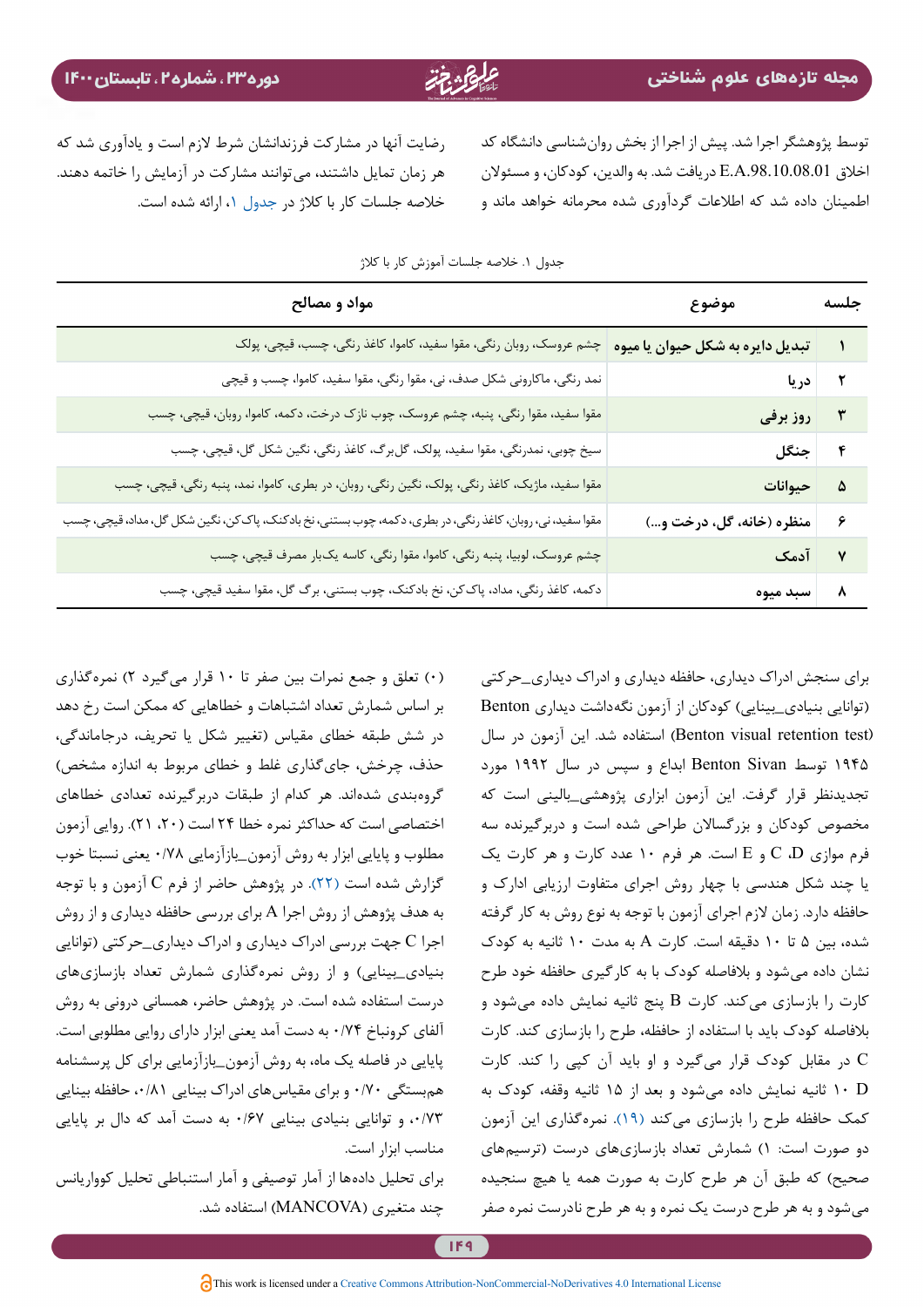#### <span id="page-7-0"></span>**یافته ها**

نتایج تحلیل توصیفی کارکرد شناختی\_دیداری و مؤلفههای آن به تفکیک گروهها در [جدول 2](#page-7-0) ارائه شده است. نتایج [جدول](#page-7-0) ۲، در پسآزمون (پس از اجرای مداخله آموزشی) و پيگيري، تفاوت زيادي در ميانگين و انحراف معیار سه مقياس ادراک بینایی، حافظه بینایی و توانایی بنیادی نشان میدهد. پیش از تحلیل، مفروضههای تحلیل کوواریانس چندمتغیری مورد بررسی قرار گرفتند:

نتایج آزمون شاپیرو\_ویلک نشان داد که شرط نرمال بودن دادهها برقرار است، نتایج آزمون امباکس همگنی ماتريس واريانس\_كوواريانس را نشان داد، نتایج آزمون لوین دال بر همگنی واریانس خطاهای متغیرهای وابسته در گروهها بود. نتایج آزمونهای پیالی، المبدای ویلکز، و هتلینگ نشان دادند که بین دو گروه آزمایش و کنترل حداقل در یکی از مولفههای کارکرد شناختی دیداری )ادراک بینایی، حافظه بینایی، توانایی بنیادی بینایی(، تفاوت معناداری وجود داشت.

| پیگیری                    |                      | پس آزمون            |                         | پيش آزمون               |                             | گروه   | ابعاد                 |  |
|---------------------------|----------------------|---------------------|-------------------------|-------------------------|-----------------------------|--------|-----------------------|--|
| انحراف معيار              | ميانگين              | انحراف معيار        | ميانگين                 | انحراف معيار            | ميانگين                     |        |                       |  |
| .179                      | $\Delta$ /۶ $\Delta$ | $\cdot/\tau$ .      | ۶                       | $\cdot/\mathsf{r}\cdot$ | $Y/Y$ .                     | آزمايش | ادراک بینایی          |  |
| $\cdot/\mathfrak{r}\cdot$ | $Y/Y$ .              | .149                | $\Delta/\Upsilon\Delta$ | $\cdot$ $\nmid$ ۳۵      | $\Delta/\Upsilon\Delta$     | كنترل  |                       |  |
| .779                      | $\Delta/\Lambda$     | $\cdot$ /٣٣         | $\Delta/\Upsilon\Delta$ | $\cdot$ /۴)             | $\mathbf{r}/\mathbf{r}$ .   | آزمايش | حافظه بينايي          |  |
| $\cdot$ /٣٩               | Y/90                 | $\cdot$ /۴۲         | ٣                       | $\cdot$ /۴۳             | $\tau/\tau$ .               | كنترل  |                       |  |
| $\cdot$ /٣٢               | $\Delta$ /9.         | $\cdot/\tau$ .      | 9/10                    | $.17\lambda$            | $F/T\Delta$                 | آزمایش | توانایی بنیادی بینایی |  |
| $\cdot$ /۳۴               | $\Delta/\Upsilon$ .  | .77                 | $\Delta/\Delta$         | $\cdot$ /۴.             | $\Delta/\mathfrak{k}\Delta$ | كنترل  |                       |  |
| $\cdot/\lambda$           | 19/4.                | $\cdot$ /Y $\wedge$ | 1Y/Y                    | $\cdot$ /YA             | 17/Y                        | آزمايش | کل                    |  |
| .199                      | 17/10                | .795                | 1770                    | .790                    | 17/9.                       | كنترل  |                       |  |

جدول ۲. مقادیر شاخصهای توصیفی مؤلفههای کارکرد شناختی دیداری میانگین و انحراف معیار

سپس به اين موضوع پرداخته شد كه آيا هر یک از متغيرهاي وابسته، جداگانه از متغير مستقل اثر پذيرفتهاند؟

نتایج كنترل اثر پيشآزمون در دو گروه آزمایش و کنترل در مؤلفههای کارکرد شناختی\_دیداری )ادراک بینایی، حافظه بینایی، توانایی بنیادی بینایی) در جدول ۳، ارائه شده است.

بر اساس نتايج [جدول](#page-8-0) ٣، پس از حذف اثر پيشآزمون، بين ميانگين نمرات پسآزمون مقیاسها تفاوت معناداری وجود دارد: ادراک بینایی (۴۰/۰۰=۲۸/۲۱، P=۰/۰۰۰۱، p)، حافظه بینایی (۱٬۵۴۰+ $P = \langle F(1, \tau^*) = \tau \lambda / 17$ ،  $P = \tau / 11$ ، بینایی بنیادی بینایی (۲۰۰۲ $F = \tau$ (٢٩/3=7 ، ٢٠٠١، -7=7 ، ٢٢/٤٣=(٢١، ٣٣). بنابراین، بین نمرات پسآزمون ابعاد کارکرد شناختی\_دیداری بعد از زدودن اثر پيشآزمون تفاوت معناداري وجود دارد. یعنی ميانگين نمرات پسآزمون گروه آزمايش به طور معناداري در ابعاد کارکرد شناختی\_دیداری بیش

از گروه کنترل است. به عبارتي کار با کالژ به طور معناداري موجب افزایش در ابعاد کارکرد شناختی\_دیداری در مرحله پسآزمون شده است.

در مرحله پیگیری، پس از حذف اثر پيشآزمون بين ميانگين نمرات پسآزمون مقیاسها تفاوتهای معناداری وجود دارد: ادراک بینایی(۲۴۱/+=۲٫۱۰۰). P=۰/۰۰۰، p۲=۰/۴۱، حافظه بینایی  $(F(1, \Upsilon Y)=Y)Y$ (F(1,  $\Upsilon YY$ ) و توانایی بنیادی بینایی (F(1,  $\Upsilon Y$ )  $(F(1. 77)=V/\Delta \mathcal{F}$ . بنابراین، میانگین نمرات (F(۱، ۲۳). پيگيري گروه آزمايش به طور معناداري در ابعاد کارکرد شناختی\_ دیداری بیش از گروه کنترل است. به عبارتي کار با کالژ تاثیر خود را در مرحله پیگیری نیز نشان داده و موجب افزایش نمرات مؤلفههای کارکرد شناختی\_دیداری )ادراک بینایی، حافظه بینایی، توانایی بنیادی بینایی) شده است.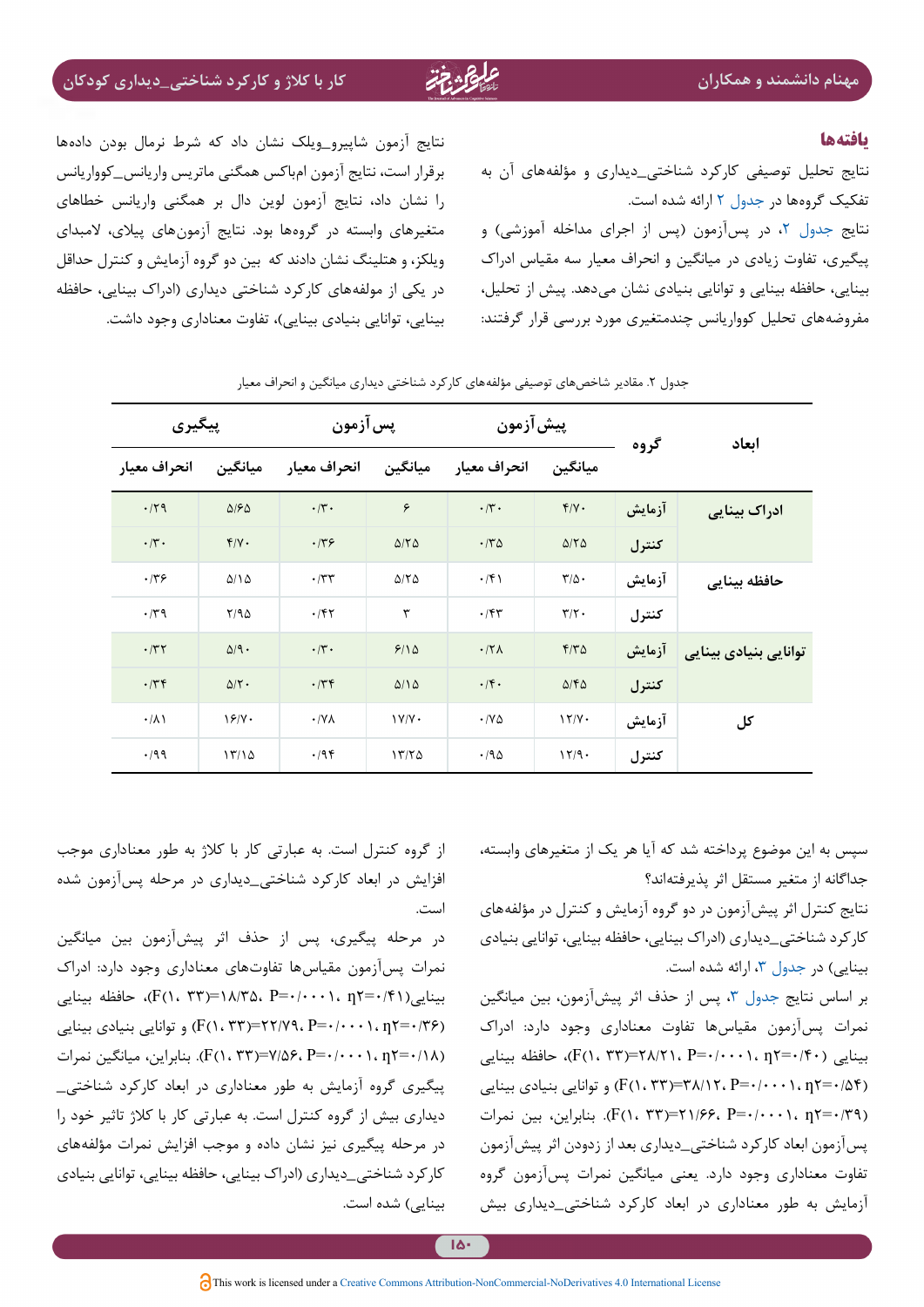| اتا             | ${\bf P}$               | $\mathbf F$                   | ميانگين مجذورات                | df            | مجموع مجذورات                  | متغير                 | منابع | مرحله    |
|-----------------|-------------------------|-------------------------------|--------------------------------|---------------|--------------------------------|-----------------------|-------|----------|
| $\cdot$ /۴.     | $\cdot/\cdot\cdot\cdot$ | $\Upsilon \Lambda / \Upsilon$ | 11/Yf                          | $\lambda$     | 11/Yf                          | ادراک بینایی          | گروه  | پس آزمون |
| .708            | $\cdot/\cdot\cdot\cdot$ | $Y/\sqrt{V}$                  | $FT/\Delta T$                  | $\lambda$     | $FT/\Delta T$                  | حافظه بينايي          |       |          |
| $\cdot$ /٣٩     | $\cdot/\cdot\cdot\cdot$ | <b>T1/99</b>                  | 10/50                          | $\lambda$     | 10/50                          | توانایی بنیادی بینایی |       |          |
|                 |                         |                               | $\cdot/\Delta\Upsilon$         | rr            | 1Y/Y                           | ادراک بینایی          | خطا   |          |
|                 |                         |                               | 1/11                           | rr            | YY/YY                          | حافظه بينايي          |       |          |
|                 |                         |                               | $\cdot$ / Y $\tau$             | rr            | $\tau\tau/\lambda\tau$         | توانایی بنیادی بینایی |       |          |
| $\cdot$ /۴۱     | $\cdot/\cdot\cdot\cdot$ | 11/T <sub>0</sub>             | 11/Y <sub>A</sub>              | $\mathcal{L}$ | 11/Y                           | ادراک بینایی          | گروه  | پیگیری   |
| .779            | $\cdot/\cdot\cdot\cdot$ | YY/Y9                         | $\mathbf{Y}\Lambda/\mathbf{Y}$ | $\lambda$     | $\mathbf{Y}\wedge\mathbf{Y}$ . | حافظه بينايي          |       |          |
| $\cdot/\Lambda$ | $\cdot/\cdot\cdot\cdot$ | $Y/\Delta P$                  | $\lambda$ /۶)                  | $\mathcal{L}$ | $\lambda$ /۶)                  | توانایی بنیادی بینایی |       |          |
|                 |                         |                               | .198                           | $\tau\tau$    | <b>TI/IA</b>                   | ادراک بینایی          | خطا   |          |
|                 |                         |                               | 1/8 <sub>A</sub>               | rr            | $\Delta\Delta/\mathfrak{k}$    | حافظه بينايي          |       |          |
|                 |                         |                               | $1/1$ ۴                        | $\tau\tau$    | $\Upsilon V/\Upsilon$          | توانایی بنیادی بینایی |       |          |

<span id="page-8-0"></span>جدول .3 نتایج تحلیل کوواریانس چندمتغیری مؤلفههای کارکرد شناختی\_دیداری

<span id="page-8-1"></span>شناختی\_دیداری (ادراک بینایی، حافظه بینایی، توانایی داده|است.

جدول ۴، نتایج مقایسه دو به دو گروهها در مؤلفههای کارکرد د بنیادی بینایی) با استفاده از آزمون تعقیبی بونفرونی ارائه

|                                        |                       | میانگین تعدیل شده          |                            | تفاوت             | انحراف      | P                       | سطح اطمينان ١٩۵/٠          |                              |
|----------------------------------------|-----------------------|----------------------------|----------------------------|-------------------|-------------|-------------------------|----------------------------|------------------------------|
| مرحله                                  | ابعاد                 | آزمايش                     | كنترل                      | ميانگينھا         | معيار       |                         | حد پایین                   | حد بالا                      |
| ْ پِیش اَزمون_پس اَزمون   حافظه بینایی | ادراک بینایی          | 9/19                       | ۵                          | 1/19              | .75         | $\cdot/\cdot\cdot\cdot$ | .190                       | 1/99                         |
|                                        |                       | $\Delta/\Delta$            | Y/91                       | Y/YY              | .779        | $\cdot/\cdot\cdot\cdot$ | $1/\Delta$ .               | Y/9Y                         |
|                                        | توانایی بنیادی بینایی | $\mathcal{F}/\mathbf{Y}$ . | F/9F                       | $1/\Gamma \Delta$ | .71         | $\cdot/\cdot\cdot\cdot$ | $\cdot$ /YF                | 1/90                         |
| پیش آزمون_پیگیری                       | ادراک بینایی          | $\Delta$ /9)               | f/YY                       | 1/1V              | .77V        | $\cdot/\cdot\cdot\cdot$ | $\cdot$ /۶)                | 1/YY                         |
|                                        | حافظه بينايي          | $\Delta/\cdot \Delta$      | Y/9Y                       | Y/Y               | $\cdot$ /۴۴ | $\cdot/\cdot\cdot\cdot$ | 1/T1                       | $\mathbf{r}/\cdot\mathbf{r}$ |
|                                        | توانایی بنیادی بینایی | 9/19                       | $\Delta/\cdot \Lambda$     |                   | .779        | $\cdot/\cdot$           | .179                       | $1/Y\Delta$                  |
| پس آزمون_پیگیری                        | ادراک بینایی          | $\Delta/\Delta$ ۶          | $\Delta$ /YT               | $-\cdot/9$        | .179        | .704                    | .199                       | $\cdot$ /٣٧                  |
|                                        | حافظه بينايي          | $f/\uparrow q$             | $\Upsilon/\Lambda\Upsilon$ | .757              | $\cdot$ /۳۵ | .75                     | $-\cdot/\tau$ .            | 1/15                         |
|                                        | توانایی بنیادی بینایی | $\Delta/\Lambda\Upsilon$   | $\Delta/\Delta$ 9          | .777              | .79         | .75                     | $-\cdot/\lambda\mathsf{r}$ | $\cdot$ /٣٧                  |

جدول ۴. نتایج آزمون تعقیبی بونفرونی مربوط به مقایسه دو به دو گروهها در مؤلفههای کارکرد شناختی\_دیداری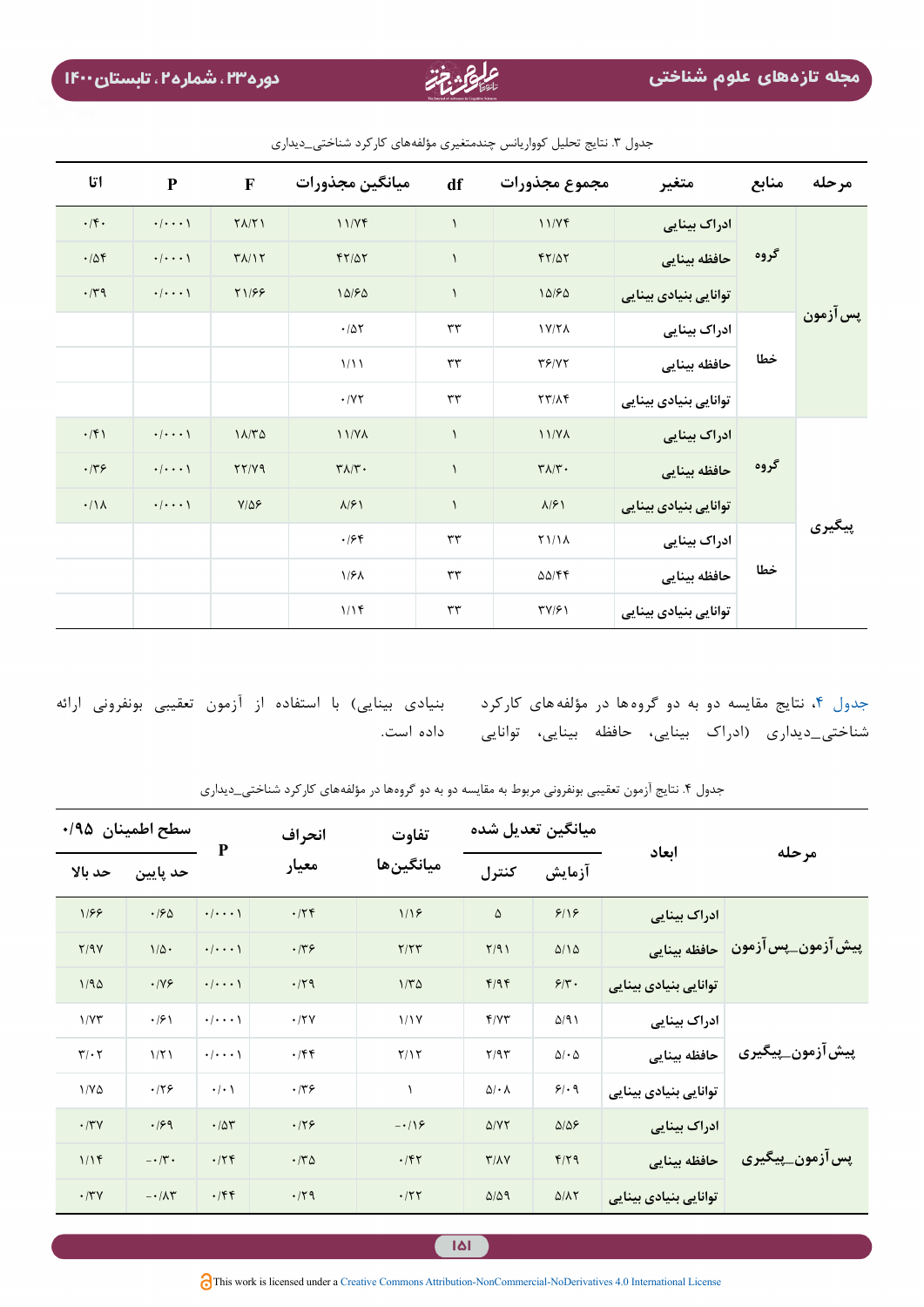جدول ۴، تفاوت در میانگین پسآزمون با پیشآزمون در سه مقیاس کارکرد شناختی\_دیداری )ادراک بینایی، حافظه بینایی، توانایی بنیادی بینایی) معنادار است و گروه آزمایش به طور معناداری نسبت به گروه کنترل در مرحله پسآزمون بعد از کار با کالژ عملکرد بهتری داشتهاند. مثبت بودن تفاوت میانگینها بین دو گروه آزمایش و کنترل بیانگر این موضوع است که افزایش اثر ابعاد متغیر کارکرد شناختی\_دیداری بر گروه آزمایش بعد از آموزش کار با کالژ تاثیر داشته است.

تفاوت میانگینها در آزمون پیشآزمون\_پیگیری، نشاندهنده این مطلب است که کار با کالژ تاثیر معناداری بر گروه آزمایش داشته است. زیرا تفاوت میانگین ها نشان می دهند که اثرات ابعاد متغیر کارکرد شناختی\_دیداری در گروه آزمایش نسبت به گروه کنترل افزایش معناداری داشته است. معنادار نبودن تفاوت میانگینها در مرحله پسآزمون\_پیگیری، نشان از پایداری اثر مداخله بر متغیرها در گروه آزمایش در مرحله پیگیری دارد. لذا، بین میانگین دو گروه آزمایش و کنترل در مرحله مداخله تفاوت معناداری آماری وجود دارد و میتوان نتیجه گرفت گروهی که تحت آموزش کار با کالژ قرار گرفتهاند در مقایسه با گروهی که آموزش ندیدهاند در مؤلفههای کارکرد شناختی\_ دیداری افزایش معناداری داشته است.

#### **بحث**

یافتههای این پژوهش کار با کالژ بر کارکرد شناختی\_دیداری کودکان اثر دارد. کالژ خود هنر تجسمی محسوب میشود، در این راستا این یافته با یافتههای کرمی و همکاران در مورد اثربخشی نقاشی درمانی )[8\(](#page-11-7)، مقدم و همکاران در مورد هنر و مهارتهای ادراک دیداری\_فضایی و حافظه دیداری )[14\(](#page-11-12) و Alders در مورد هنر درمانی و کارکرد شناختی )[18](#page-11-16)( همخوان است. در تبیین این یافته میتوان گفت: از آنجا که در دوره کودکی انجام فعالیتهای هنری سبب افزایش کارایی نیمکره راست مغز میشود و از سوی دیگر در این دوره انعطافپذیری مغز باالست، انجام فعالیتهای هنری میتواند بر قسمتهای مختلف مغز کودکان تأثیر چشمگیری بگذارد و کارکردهای مغزی کودکان را بهبود بخشد. انسان تنها موجودی است که دارای فرایندهای عالی ذهنی است و با برخورداری از دستگاه پیچیده عصبی این توان را دارد که تاثیرات محرکهای پیچیده محیطی را توسط اندامهای حسی دریافت و توسط فرایندهای نوروپسیکولوژیک که در اختیار دارد، پدیدهها را ادراک و آنها را در سطوح عالی تفکر با هم ترکیب کند [\)14\(](#page-11-12). در ادامه، برای بررسی دقیقتر، به مؤلفههای کارکرد شناختی\_دیداری )ادراک بینایی، حافظه بینایی، وتوانایی بنیادی) پرداخته میشود.

کار با کالژ بر ادراک بینایی اثر دارد. کالژ هنر است، بنابراین، این یافته با نتایج مقدم و همکاران در مورد ادراک دیداری و حافظه دیداری دانشآموزان دچار اختالل یادگیری [\)14](#page-11-12)( همخوانی دارد. این یافته این گونه تبیین میشود که: فعالیتهای هنری سبب فعال شدن لوب پسسری نیمکره راست مغز میشوند و از آنجا که این قسمت از مغز ارتباط مستقیم با ادراک دیداری افراد دارد، فعالیتهای هنری از جمله هنرهای تجسمی میتوانند سبب افزایش ادراک دیداری و جلوگیری از اختالل ریاضی در کودکان شوند. کار با کالژ به کودک میتواند کمک کند تا قادر شود در برخورد با محیط و محرکهای مختلف محیطی ویژگیهای هر محرک را از محرک دیگر تمیز دهد و آن را با دانستههای قبلی خود مورد مقایسه قرار دهد، بتواند عناصر تشکیل شده هر محرک را بهتر شناسایی، و بهتر آن را مورد سنجش یا مقایسه قرار دهد. برای این کارها کودک نیاز به قوه تجسم باالیی دارد که کار با کالژ توانایی تجسم را در او ایجاد و تقویت می کند (۱۴).

کار با کالژ بر حافظه بینایی اثر دارد. در این حوزه پژوهشی انجام نشده است، ولی با نگریستن به کالژ به عنوان یک هنر این یافته با یافتههای مقدم و همکاران مربوط به حوزه ادراک و حافظه دیداری در اختالل یادگیری (۱۴)، یافته عبدی و همکاران در مورد بازیدرمانی (۱۱)، Brunswic و همکاران در مورد فعالیتهای هنری )[17\(](#page-11-15) همخوانی دارد. این یافته را این گونه میتوان تبیین نمود که انجام هنرهای تجسمی بر لوب پسسری نیمکره راست مغز یا محل فعالیت حافظه دیداری تأثیر میگذارد، انجام فعالیتهای تجسمی نظیر کالژ سبب بهبود تجسم و یادآوری دیداری در کودکان میشود )،[7](#page-11-6) [14\(](#page-11-12). تبیین دیگری که میتوان برای این یافته به کار برد این است که کودکانی که در یادگیری دارای اِشکال در حافظه دیداری هستند به طور معمول در بازی با وسایل بازی که جنبه دیداری دارند مشکل دارند، لذا انجام فعالیتهای هنری در قالب بازی و به عنوان تمرین در دوران کودکی می تواند حافظه بینایی آنها را تقویت کند (١١).

کار با کالژ بر توانایی بنیادی بینایی اثر دارد. این یافته با یافته نسایی مقدم و همکاران در مورد شن بازی [\)16](#page-11-18)( و یافته حمیدیان و همکاران در مورد بازيهاي بومی/محلی و ادراك بصری\_حرکتی )[15\(](#page-11-13) همخوانی دارد. این یافته این گونه تبیین میشود: کودک از طریق کار با کالژ کودک هماهنگی عصبی\_عضالنی و توانایی ادراکی\_حرکتی را کسب خواهد کرد و افزایش سرعت در حرکات چشمان و انگشتان و هماهنگی آنها با هم، هماهنگی عضالت ظریف با هم، پردازش بهینه اطالعات نظیر افزایش توجه و تمرکز، بهبود قوه تصمیمگیری، و هماهنگی در حرکات دستان با چشمان است را خواهد داشت. به عبارت دیگر ادراک دیداری\_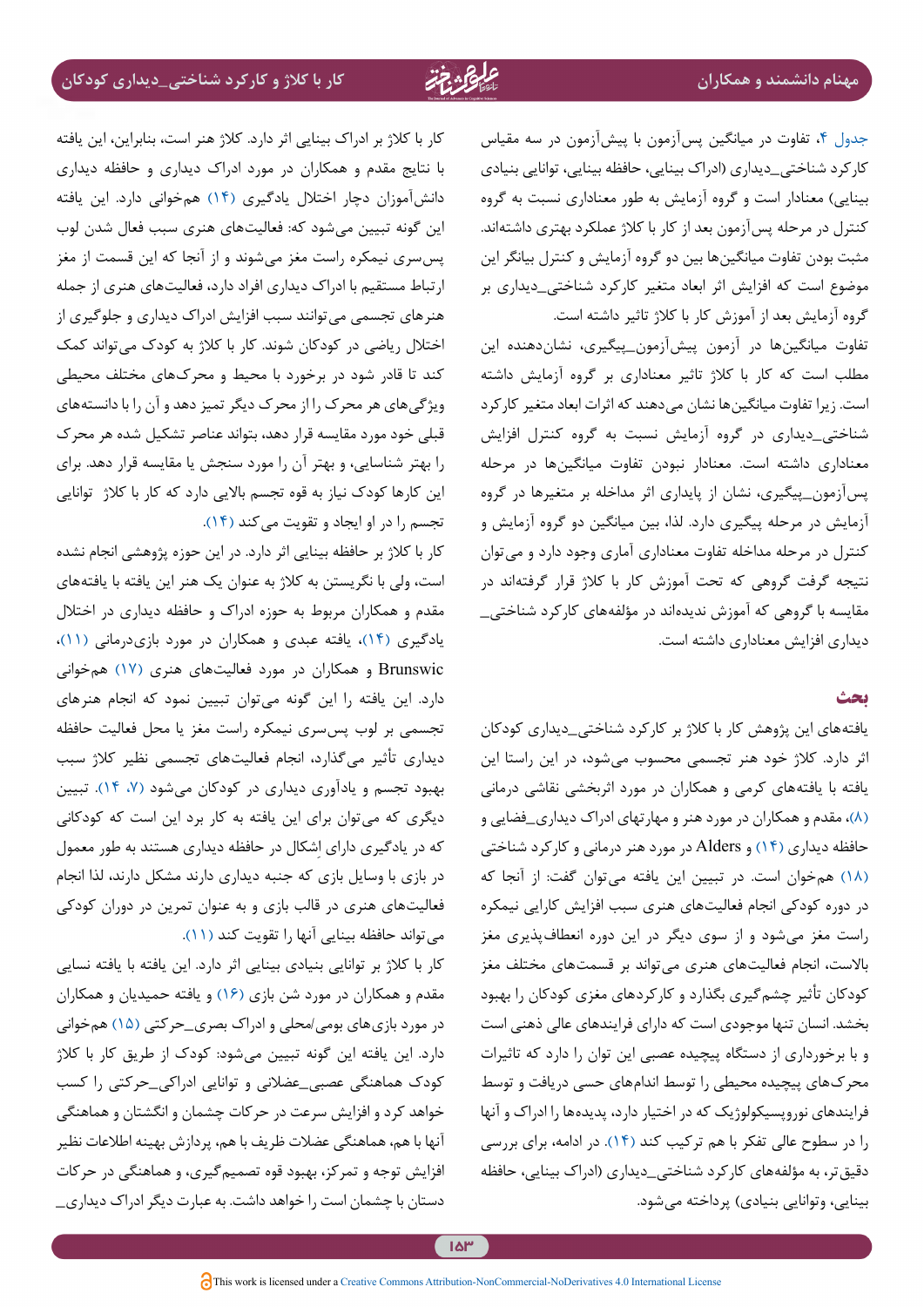حرکتی کودک در ارتباط با سایر تواناییها نظیر بهبود عملکردهای هوشی کودک نظیر افزایش ادراک دیداری و بهبود حافظه به سطح بهینهای افزایش خواهد یافت. بنابراین، کار با کالژ هم از طریق تأثیر بر این عضالت سبب افزایش توانایی بنیادی بینایی کودک میگردد [\)15](#page-11-13)(. به عبارت دیگر، تبیین این است که در کودک توانایی بنیادی بینایی در اوایل دوران زندگی به سرعت و به طور پویا رشد میکند. استفاده از فعالیتهای هنری و بازیهایی نظیر شنبازی به دلیل تجربه لمسی و جنبشی و ایجاد تصاویر به طور چشمگیری سبب افزایش توانایی بنیادی بینایی کودکان میشود [\)16\(](#page-11-18). همچنین میتوان این گونه تبیین کرد که چون در انجام هر هنر تجسمی، فرد باید به محرک نگاه کند و بعد به کار خود بپردازد. کار با کالژ در به کارگیری حافظه کوتاهمدت نقش دارد و باعث تقویت آن میشود. از طرفی چون نیمکره چپ مغز بر حرکات ظریف نقش دارد، هنرهای تجسمی سبب افزایش عملکرد این نیمکره و موجب بهبود مهارت ادراک دیداری\_حرکتی میگردد )[17\(](#page-11-15). به جز یکی دو مورد پژوهش درباره کالژ به عنوان یک روش درمانی، پژوهشی یافت نشد که از آن به عنوان یک روش درمان و خاص روش آموزش در حیطه آموزش یاد کند. بنابراین، نفطه قوت پژوهش حاضر در رسیدن به این نتیجه که کار با کالژ اثر آموزشی و درمانی دارد و از آن همچنین میتوان به عنوان یک رویکرد علمی در جهت بهبود و تقویت انواع کارکردها و تواناییهای مغزی کودکان، و در اینجا خاص بهبود تواناییهای شناختی استفاده کرد، حائز اهمیت است. این یافته اهمیت دارد چون با استفاده از نتایج پژوهش حاضر کار با کلاژ می تواند به عنوان یک روش علمی آموزشی و درمانی به رسمیت شناخته شود، از این رو به دامنه ادبیات پژوهشی در این حوزه افزوده است. بنابراین، این یافته این قابلیت را دارد که کار با کالژ به عنوان یک فعالیت هنری آزاد معرفی گردد و همچنین در برنامه درسی به عنوان یکی از سرفصلهای درسی گنجانده شود. پژوهش محدود به دامنه سنی خاص چهار تا پنج سال بود، بنابراین در تعمیم نتایج به کودکان سایر ردههای سنی باید جانب احتیاط رعایت گردد. محدودیت دیگر اجرای پژوهش در شهر کرمان بود، بنابراین نمیتوان نتایج را به سایر شهرها تعمیم داد. محدودیت اصلی، کمبود پژوهشهای انجام شده در این حوزه بود. با توجه به یافتههای پژوهش حاضر، پیشنهاد میشود که اجرای پژوهشهای مشابه با حجم نمونه گستردهتر، تعداد جلسات بیشتر، مقاطع سنی مختلف، و شهرهای دیگر تکرار شود. به عالوه پژوهش در مورد تأثیر فعالیتهای هنری دیگر بر کارکردهای شناختی\_دیداری انجام و در نهایت کارگاههایی جهت آموزش کار با کالژ برای مربیان و کسانی که در امر یادگیری، آموزش، و درمان کودک نقش دارند، ارائه گردد.

### **نتیجه گیری**

هدف پژوهش بررسی اثربخشی کار با کالژ بر کارکرد شناختی\_دیداری کودکان و مقیاسهای آن بود. در نهایت، نتیجه گرفته میشود که کار با کالژ نه تنها یک روش آموزشی، درمانی، و پیشگیری بروز اختالل روانی است، بلکه از آن به عنوان روشی مطلوب و مناسب به منظور بهبود و تقویت کارکردهای شناختی\_دیداری و روشی بیخطر جهت پرورندان توانایی های مغزی کودکان میتوان بهره برد. کار با کلاژ میتواند یک روش هنری مناسب جهت پرورش و بهینهسازی ادراک دیداری، توانایی بینایی\_حرکتی و حافظه دیداری کودکان باشد.

## **مالحظات اخالقی پیروی از اصول اخالق در پژوهش**

پیش از اجرای پژوهش، کد اخلاق E.A.98.10.08.01 از بخش روانشناسی دانشگاه دریافت شد. به والدین، کودکان، و دستاندرکاران آموزش اطمینان داده شد که اطالعات محرمانه باقی خواهند ماند و اجازه والدین برای مشارکت شرط اصلی مشارکت کودکانشان است و به آنها یادآوری شد که هر زمان که دوست داشتند میتوانند به مشارکت کودکانشان در آزمایش پایان دهند.

### **مشارکت نویسندگان**

بسته آموزشی برگرفته از یکی از پژوهشهای پیشین توحیدی بود که با مشارکت قربی و پویامنش طراحی شده بود. آموزش جلسهها توسط دانشجو (پژوهشگر/نویسنده اول) اجرا شد. پژوهش برگرفته از پایاننامه ارشد دانشجو است. از اول شروع نوشتن پروپوزال، اجرای پژوهش، نوشتن کل پایاننامه، و در نهایت نوشتن مقاله تحت نظارت اساتید راهنما و مشاور )نویسندگان دوم و سوم( صورت گرفته است.

### **منابع مالی**

پژوهش برای اجرا هیچگونه حمایت مالی از هیچ سازمانی دریافت نکرده است.

### **تشکر و قدردانی**

از مسئوالن آموزش و پرورش استان کرمان، مسئوالن مهد کودک، والدین و به ویژه کودکانی که همه با هم به پژوهشگران اجازه دادند تا اجرای پژوهش خود را به ثمر برسانند. از ته قلب و صمیمانه تشکر میشود.

### **تعارض منافع**

هیچگونه تعارض منافعی برحسب پژوهش، نویسندگی، و یا انتشار وجود ندارد.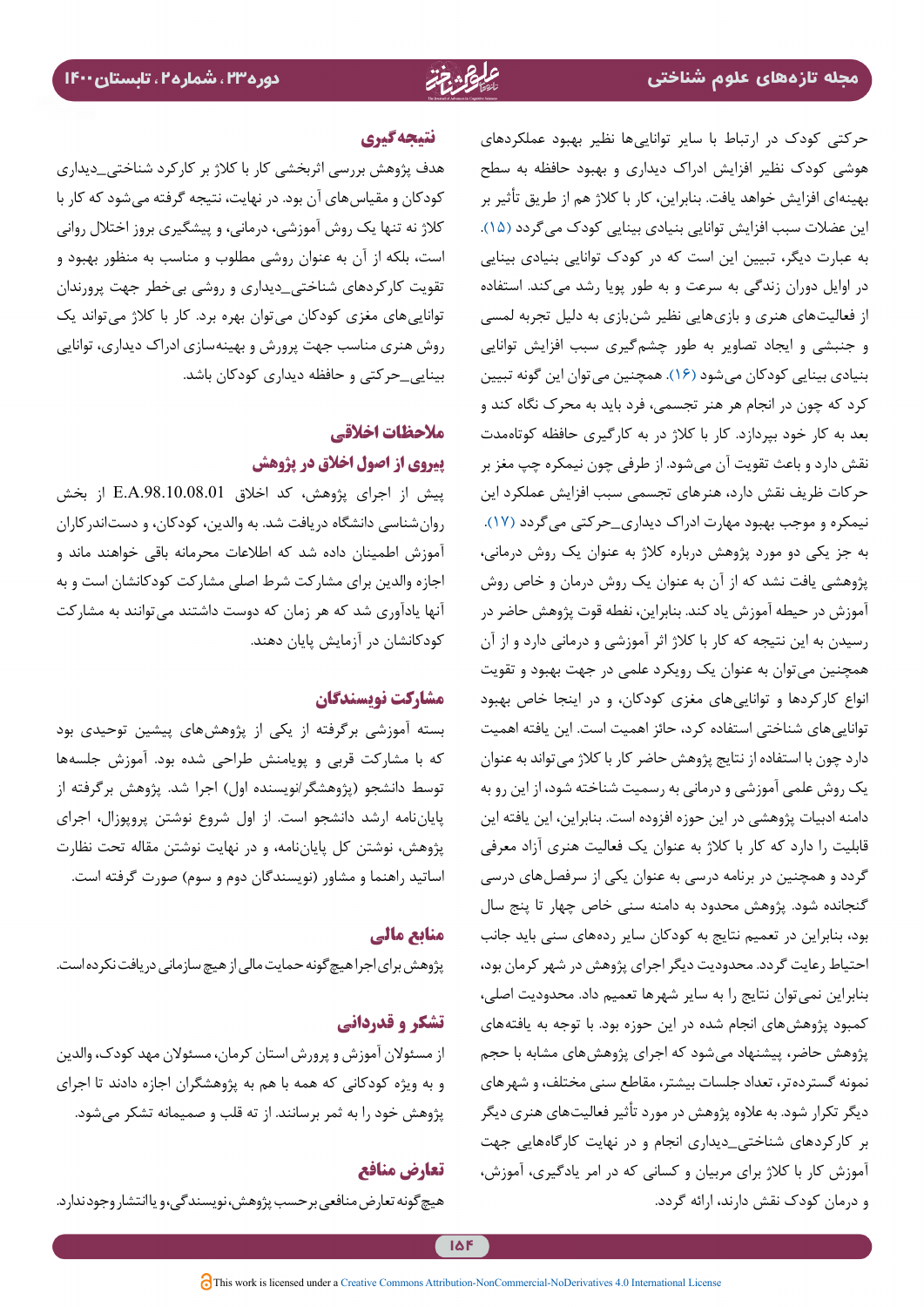#### **References**

<span id="page-11-1"></span><span id="page-11-0"></span>physiological foundations. San Diego, California: Elsevier: 2012. 1. Spillmann L, Werner JS, editors. Visual perception: The neuroing-impaired children. Journal of Exceptional Education. 2. Shojaee R. Assessment of visual-motor skills in hear-2012;111:67-72. (Persian)

<span id="page-11-2"></span>3. Alt D. Science teachers' conceptions of teaching and learning. ICT efficacy, ICT professional development and ICT practices enacted in their classrooms. *Teaching and teacher Education*. 2018:73:141-150.

<span id="page-11-3"></span>4. Garmabi M, Adib-Sereshki N, Taheri M, Movallali G, Seyyed Noori SZ. The effectiveness of visual perception skills training on short-term visual memory of children with hearing impairment. *Journal of Child Mental Health.* 2016:3(1):71-80. (Persian)

<span id="page-11-4"></span>agery on visual and verbal memory performance in students. 5. Bozorgmanesh A Abdollahi MH. The effect of mental im-*Journal of Psychology.* 2012;16(1):3-15. (Persian)

<span id="page-11-5"></span>6. Butler-Kisber L, Poldma T. The power of visual approaches in qualitative inquiry: The use of collage making and concept mapping in experiential research. Journal of Research Practice. 2010:6(2):M18.

<span id="page-11-7"></span><span id="page-11-6"></span>7. Towhidi A Ghorbi M Pouyamanesh J. The effectiveness of lescents. *Journal of Disability Studies*. 2018;8:57-57. (Persian) collage therapy on mental health in orphans and mistreated adoior of students with dyslexia. Journal of Learning Disabilities. heta aggressive behav-8. Karami J, Alikhani M, Zakiei A, Khodadi K. The effective-2012;1(3):105-117. (Persian)

<span id="page-11-8"></span>9. Barzegar Bafrooei K, Mirjalili M, Shirahany A. The role of motion games, art and music in reducing behavioral problems in children with learning disabilities. *Exceptional Education* Journal. 2015;7(135):52-62. (Persian)

<span id="page-11-9"></span>10. Case C, Dalley T. The handbook of art therapy. Abing-<br>don:Routledge;2014.

<span id="page-11-10"></span>11. Abdi A, Karami M, Hatami J. The efficacy of improving visual memory through play therapy on reducing spilling errors in dysgraphia student. Journal of Research in Rehabilitation Sciences. 2012:8(4):1-11. (Persian)

<span id="page-11-14"></span>12. Horn DL, Fagan MK, Dillon CM, Pisoni DB, Miyamoto RT. Visual-motor integration skills of prelingually deaf children: Implications for pediatric cochlear implantation. *The Laryngo-*<br>*scope*. 2007;117(11):2017-2025.

<span id="page-11-11"></span>13. Shams Najafabad E, Nazeri A. The multiple purposeful painting techniques to improve children's attention based on computer games and Griffiths vision therapy. *Rooyesh E Ravanshenasi Journal.* 2017;6(3):37-62. (Persian)

<span id="page-11-13"></span><span id="page-11-12"></span>14. Moghadam K, Estaki M, Saadat M, Koshki S. The effect of painting and clay education on improvement of visual-spatial perception and visual memory skills in dyscalculic students. *Journal of Exceptional Children.* 2011;11(2):141-150. (Persian) 15. Hamidian Jahromi N, Rezaian F, Haghighat S. Effect of native and local games on the development of visual motor perception in students with intellectual disability preparation and the first year of Shiraz. Journal of Exceptional Education. 2012;111:29-38. (Persian)

<span id="page-11-18"></span>16. Nesai Moghadam B, Malekpour M, Abedi A, Mafakheri tardation. Journal of Research in Rehabilitation Sciences. ception development in children with educable mental re-Z. The effectiveness of sandplay therapy on visuo-motor per-2012;8(38):553-560. (Persian)

<span id="page-11-15"></span>17. McManus IC, Chamberlain R, Loo PW, Rankin O, Riley H, Brunswick N. Art students who cannot draw: Exploring the relations between drawing ability, visual memory, accuracy of copying, and dyslexia. *Psychology of Aesthetics, Creativity*, and the Arts. 2010;4(1):18-30.

<span id="page-11-16"></span>18. Alders A. Effect of art therapy on cognitive performance among ethnically diverse older adults [Doctoral Dissertation]. Tallahassee, Florida:Florida State University; 2012.

<span id="page-11-17"></span>19. Benton Sivan A. Benton visual retention test. San Antonio, TX: Psychological Corporation; 1992.

20. Hufton NR, Elliott JG, Illushin L. Teachers' beliefs about student motivation: Similarities and differences across cultures.